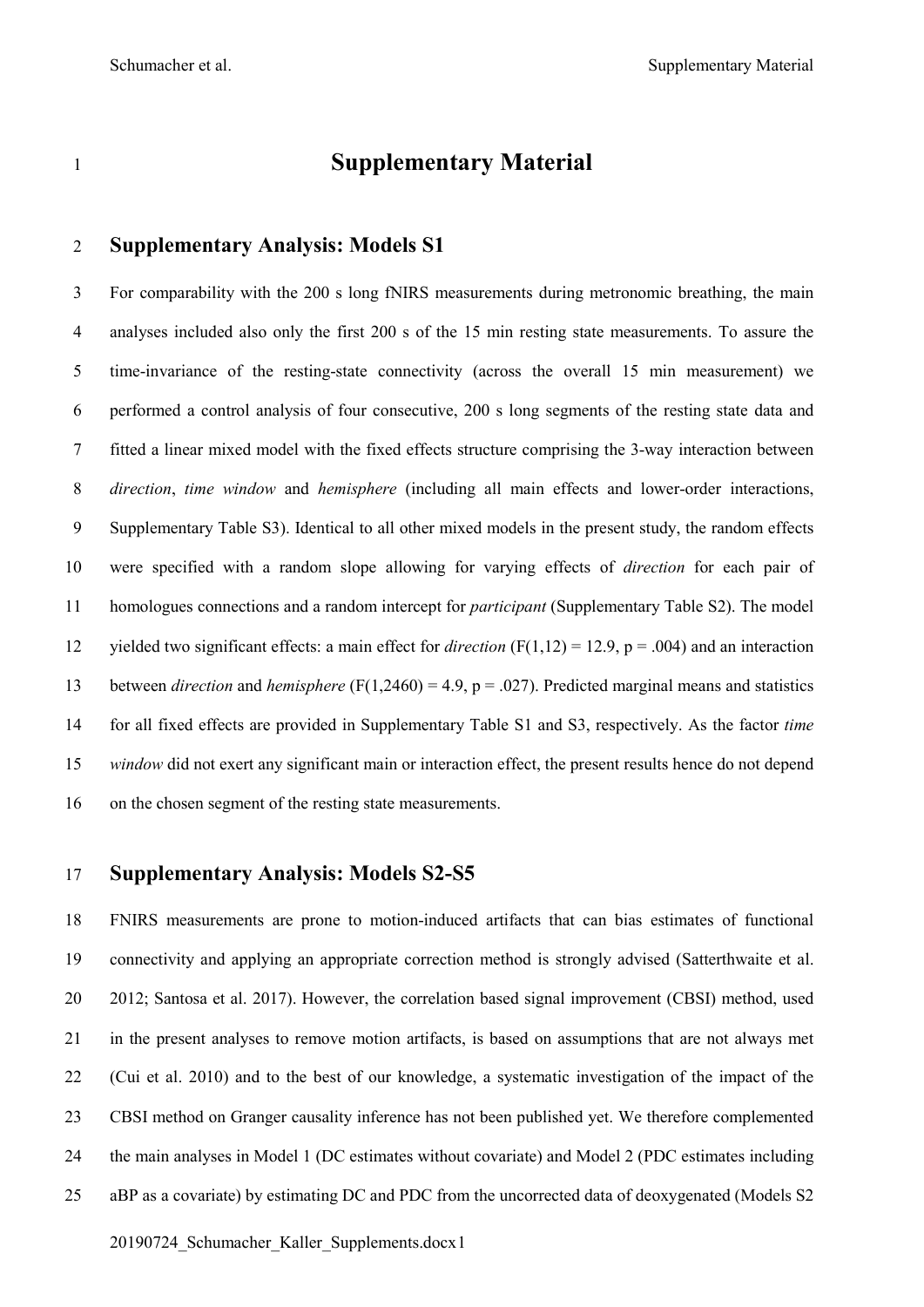Schumacher et al. Supplementary Material

 [DC] and S4 [PDC]) and oxygenated (Models S3 [DC] and S5 [PDC]) hemoglobin concentration changes. Estimates for significant effects and statistics for random and fixed effects are summarized in Supplementary Table S1, S2 and S3, respectively. Bar graphs in Supplementary Figure S1 (Model S2 and S3) and Figure S2 (Model S4 and S5) show the connectivity estimates analogue to Figure 3 (Model 1) and Figure 4 (Model 2) in the main text, respectively.

 Supplementary Model S2 analyzed the DC estimated from the deoxygenated hemoglobin (dxyHb) data and yielded a significant main effect for *direction* (F(1,12) = 11.1, p = .006) and for *condition* (F(1,1223) = 28.6, p < .0001). Model S3 analyzed the oxygenated hemoglobin (oxyHb) data and yielded a main effect for *condition* (F(1,1212) = 76.0, p < .0001) only. Neither the interaction between *direction* and *hemisphere*, nor the interaction between *direction*, *condition* and *hemisphere* (that were significant in Model 1 using the CBSI data) were significant for the data not corrected for motion artifacts. However, the overall pattern of connectivity estimated from the dxyHb data was highly similar to those estimated from the CBSI data (Figure S1), while the pattern for the oxyHb data revealed an obvious deviation when compared to the CBSI data. Importantly, this deviation was markedly reduced for the PDC estimates that were corrected for influences by systemic aBP fluctuations, for both the dxyHb and the oxyHb data: Supplementary Model S4 analyzed the PDC (corrected for aPB influences) estimated from the dxyHb data and revealed a significant main effect 43 for *direction* (F(1,12) = 11.6,  $p = .005$ ); Model S5 analyzed the PDC estimated from the oxyHb data and revealed a significant main effect for *direction* (F(1,12) = 13.7, p = .003) and for the interaction between *direction* and *hemisphere* (F(1,1212) = 8.4, p = .004). Thus, similar to the main analyses of the CBSI data, correcting the connectivity for influences by aBP fluctuations removed the effects of *condition* in the dxyHb and the oxyHb data; at the same time the difference between healthy and affected hemispheres resembled the results from the CBSI data.

 The deviating pattern in the DC values estimated from the oxyHb data is most likely due to the fact that the oxyHb signal contains more physiological noise than the dxyHb signal (Obrig et al. 2000; Zhang et al. 2009; Kirilina et al. 2012; Sutoko et al. 2019) and the observation that correcting for aBP influences brought the results from the dxyHb, oxyHb and the CBSI data into line, corroborates our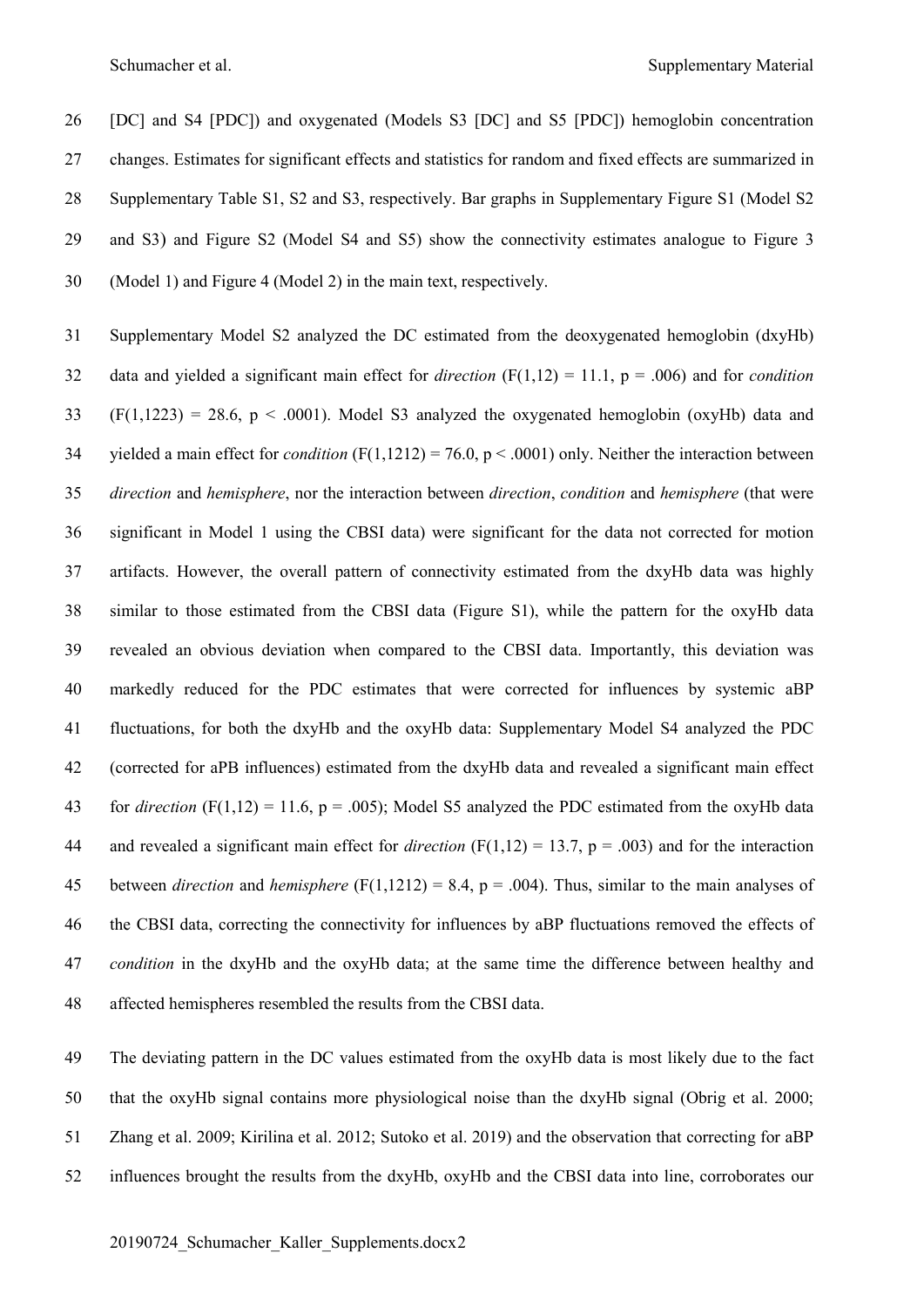- finding that aBP-PDC effectively controls for bias of the functional connectivity estimate induced by
- physiological noise.

# **Supplementary Figure S1**



Supplementary Figure S1: Comparison of DC estimates without applying an artifact correction to the DC derived

from the data preprocessed using the correlation based signal improvement (CBSI). The connectivity estimated

from the deoxygenated hemoglobin signal (A; Model S2) was similar to the connectivity estimated from the

artifact corrected signal (C; Model 1), while the pattern of DC estimates derived from the oxygenated

hemoglobin data (B; Model S3) markedly deviated from those derived from the CBSI data.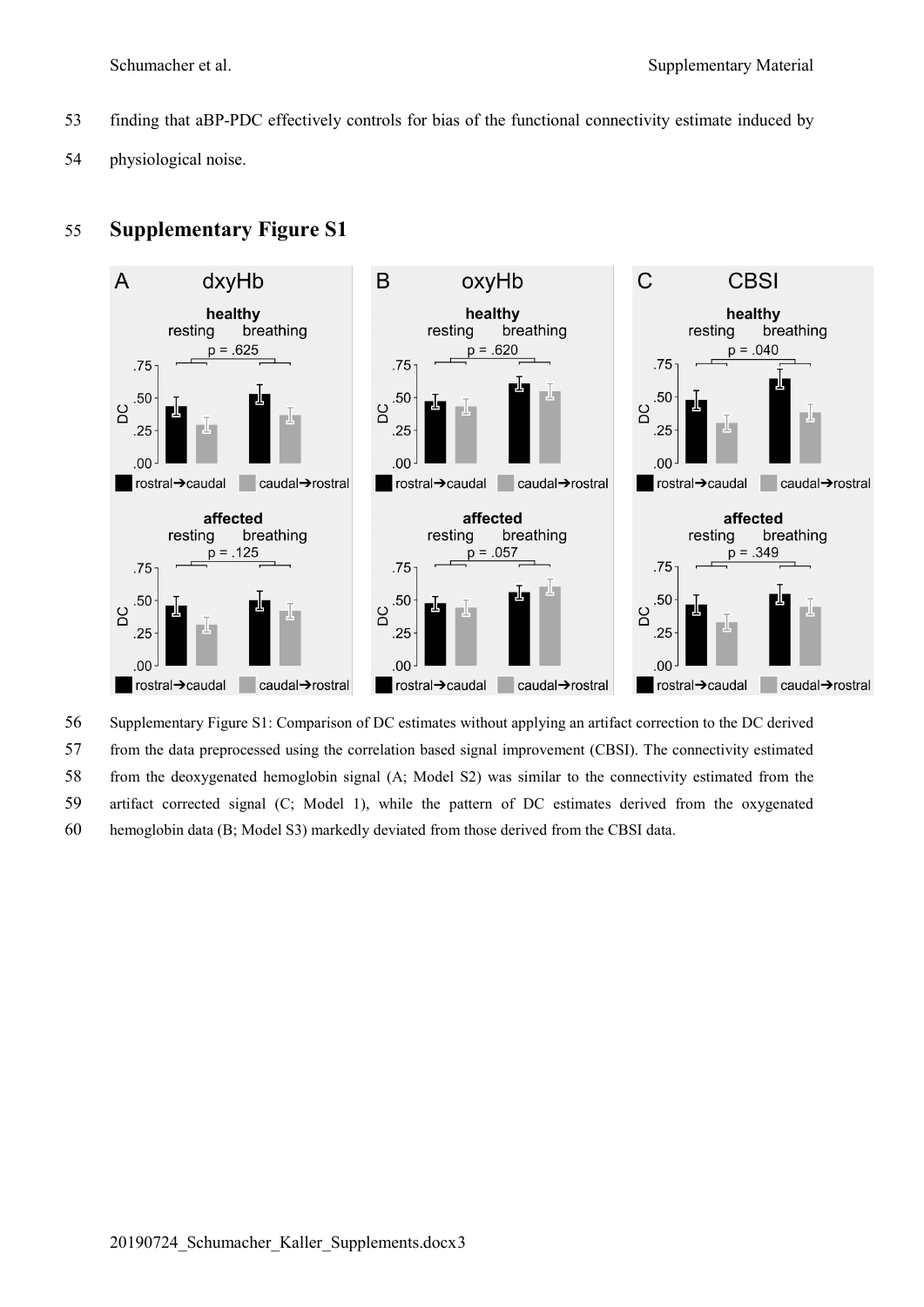# **Supplementary Figure S2**



 Supplementary Figure S2: Comparison of PDC estimates corrected for aBP fluctuations with and without applying artifact correction (CBSI) during preprocessing. The pattern of PDC estimates were similar for the deoxygenated (A; Model S4), oxygenated (B; Model S5) and CBSI (C, Model 2) data suggesting that the deviating results for the oxyHb-derived DC estimates were due to the higher susceptibility of the oxyHb measurement to physiological noise (Obrig et al. 2000; Zhang et al. 2009; Kirilina et al. 2012; Sutoko et al. 2019) and corroborating our finding, that including the aBP signal in PDC estimation effectively controlled for bias induced by physiological noise.

## **Supplementary Analysis: Model S6**

 In order to explicitly test the effect of correcting the DC connectivity estimates by including the aBP time series in the VAR model, we tested the factors *direction*, *condition*, and *VAR model type* (with and without aBP-correction) and all resulting two- and three-way interactions as fixed effects terms in a linear mixed model (Model S6; with the same random effects structure as in Model 1 and 2; see Supplementary Table S3 for an overview of all fixed effects). This model considered only the healthy hemisphere, because the difference between conditions (resting state vs. breathing) in the uncorrected data was not present in the affected hemisphere. While there was a marked difference between conditions in the uncorrected data (Fig. 3, healthy hemisphere), directed connectivity was almost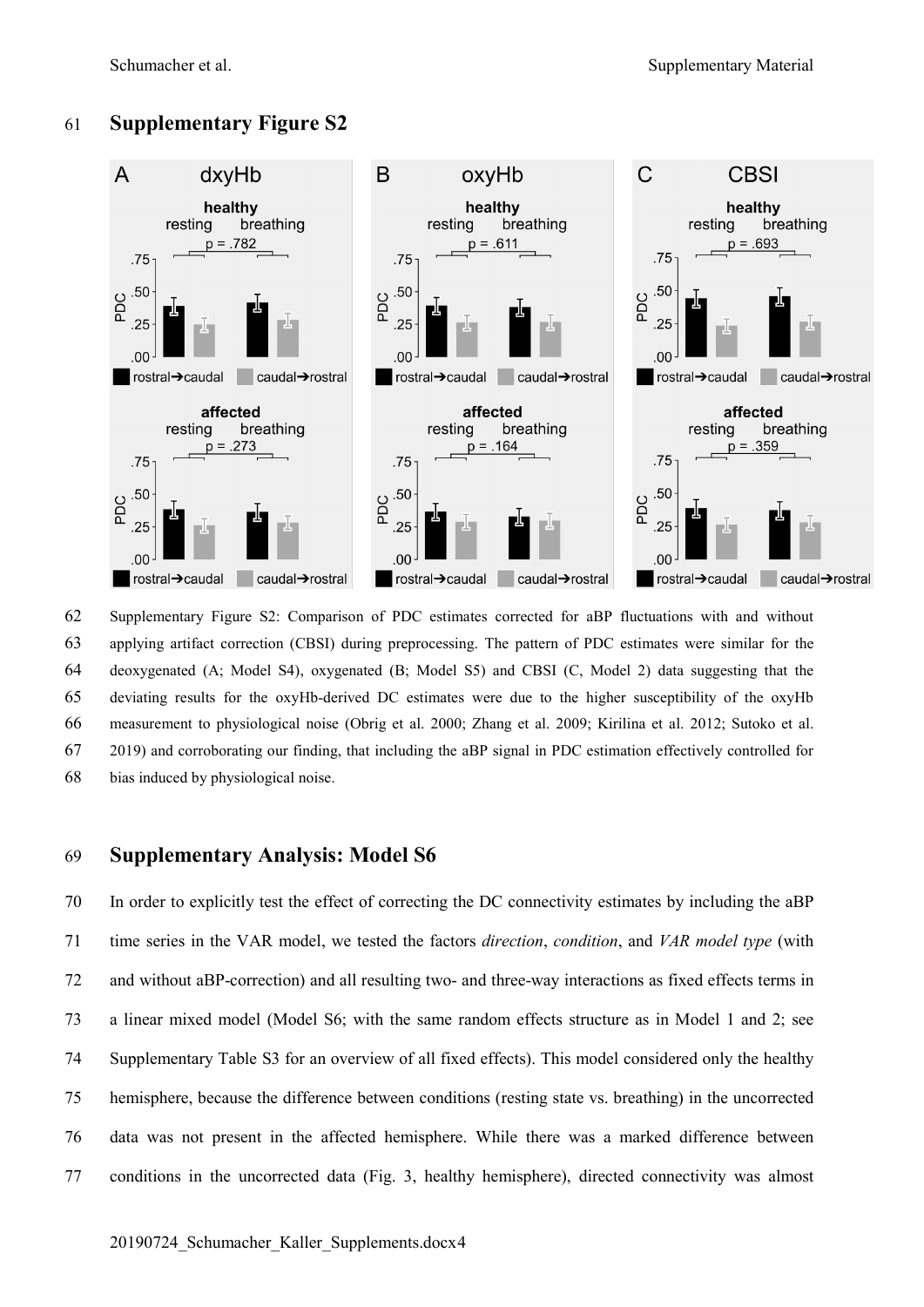identical across conditions in the connectivity estimates corrected for aBP oscillations (Fig. 4, healthy hemisphere); the respective three-way interaction between *direction*, *condition* and *VAR model type*  80 failed to reach significance, though  $(F(1,1212) = 3.1, p = .077)$ . Similarly, the significant interaction 81 between *condition* and *VAR model type* ( $F(1,1212) = 13.6$ ,  $p = .0002$ ) and the respective post-hoc comparisons demonstrated, that the increase in overall connectivity strength induced by metronomic breathing was absent after intra-individually adjusting for aBP oscillations. Accordingly, the main effect for *VAR model type* showed that connectivity was attenuated by including aBP in the VAR 85 model (F(1,1212) = 56.2,  $p < .0001$ ). Main effects for *direction* (F(1,12) = 36.8,  $p < .0001$ ) and *condition* (F(1,1212) = 28.0, p < .0001) again showed that connectivity in rostro-caudal direction and during metronomic breathing was stronger than in caudo-rostral direction and during resting-state, 88 respectively. No further effects were significant (all  $p > .206$ ).

#### **Supplementary Analysis: Model S7**

 For the sake of completeness, we also fitted this model to the data of the affected hemisphere (Model S7; see Supplementary Table S3 for an overview of all fixed effects). As indicated by Figures 3 and 4 (affected hemisphere), the three-way interaction between *direction*, *condition* and *VAR model type* was 93 not significant (F(1,1223) = 0.01, p = .914), i.e. correcting for aBP oscillations had no effect on the condition independent rostro-caudal gradient in the affected hemisphere. Similar as in the healthy hemisphere, the significant interaction between *condition* and *VAR model type* (F(1,1223) = 14.4, p = .0002) revealed that the increase in overall connectivity strength induced by metronomic breathing disappeared after intra-individually adjusting for aBP oscillations. Again, the main effect for *VAR model type* showed that connectivity was attenuated by including aBP in the VAR model ( $F(1,1223) =$  83.6, p < .0001). Main effects for *direction* (F(1,12) = 6.1, p = .029) and *condition* (F(1,1223) = 14.3, p = .0002) again showed that connectivity in rostro-caudal direction and during metronomic breathing was stronger than in caudo-rostral direction and during resting-state, respectively. No further effects 102 were significant (all  $p > .186$ ).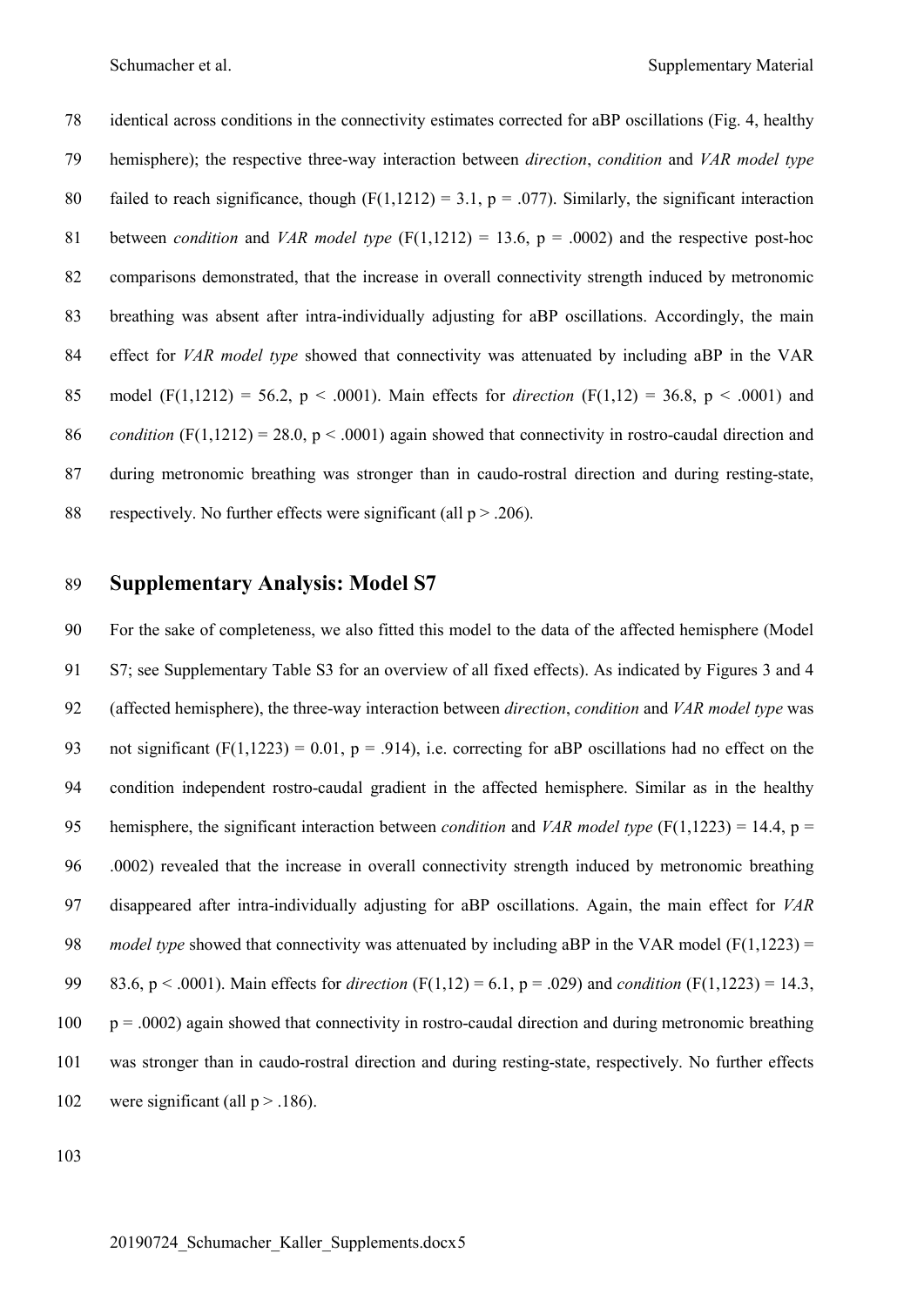# 104 **Supplementary Table S1: Predicted marginal means for significant effects**

#### **Model (Figures) Effect Factor Level Estimate [SE] Lower CL Upper CL Model 1** DC LMM (Figure 3) direction rost.→caud. .53 [.03] .47 .59  $caud.\rightarrow \text{rost.}$  .37 [.02] .32 .42 condition  $\frac{\text{resting}}{1 - 1}$  .39 [.02] .36 .43 breathing .50 [.02] .47 .54 direction × condition × hemisphere rost.→caud. resting  $\frac{\text{healthy}}{\text{scat} + \text{total}}$  .48 [.03] .41 .55 affected .46 [.03] .39 .53 breathing  $\frac{\text{healthy}}{\text{scat} \cdot \text{64} [.03]}$  .57 .71 affected .54 [.03] .47 .61 caud.→rost. resting  $\frac{\text{healthy}}{\text{c} + \frac{1}{2} + \frac{25}{25}}$  .36 affected .33 [.03] .27 .39 breathing  $\frac{\text{healthy}}{\text{scat} + \text{cm}}$  .39 [.03] .33 .44 affected .45 [.03] .39 .51 **Model 2** PDC LMM (aBP corrected connectivity; Figure 4) direction rost. $\rightarrow$ caud.  $.42$  [.03]  $.36$  .47  $caud.\rightarrow \text{rost.}$  .26 [.02] .22 .30 hemisphere  $\frac{\text{healthy}}{\text{cc} + \text{c} + \text{c} + \text{c} + \text{c}}$  .35 [.02] .31 .39 affected .33 [.02] .36 direction × hemisphere rost. $\rightarrow$ caud. healthy .45 [.03] .39 .51 affected .38 [.03] .32 .44 caud.→rost. healthy .25 [.02] .21 .30 affected .27 [.02] .23 .32 **Model 4** DC LMM with fNIRS PSD covariate (Figure 7) direction rost. $\rightarrow$ caud. .53 [.03] .46 .59  $caud.\rightarrow \text{rost.}$  .37  $[.02]$  .32 .42 condition resting .40 [.02] .37 .43 breathing .50 [.02] .46 .53 PSD<sub>fNIRS</sub> .005 [.002] .001 .009 direction × hemisphere  $\times$  PSD<sub>fNIRS</sub>  $\frac{\text{nealthy}}{\text{cost}}$  .0013 [.004] .005 .020 affected .002 [.003] -.005 .009  $\text{caud.} \rightarrow \text{rost.}$  healthy  $-0.002 \begin{bmatrix} 0.004 \end{bmatrix}$   $-0.009$  .006 affected .007 [.003] .001 .014 **Model S1** DC LMM (resting state time windows) direction rost.→caud. .48 [.03] .42 .55  $caud.\rightarrow \text{rost.}$  .32 [.02] .27 .37 direction × hemisphere rost. $\rightarrow$ caud. healthy .49 [.03] .42 .55 affected .47 [.03] .41 .54 caud.→rost. healthy .31 [.02] .26 .36<br>  $\frac{35}{22.5821}$  .28 .36 affected .33 [.02] .28 .38 **Model S2** DC LMM (dxyHb; Figure S1) direction rost.→caud. .54 .48 [.03] .42 .54  $caud.\rightarrow \text{rost.}$  .35 [.02] .31 .39 condition  $\frac{\text{resting}}{1 - 1}$  .38 [.02] .34 .41 breathing .46 [.02] .42 .49 **Model S3** DC LMM (oxyHb; Figure S1) condition  $\frac{\text{resting}}{1.1}$  .45 [.02] .42 .49 breathing .58 [.02] .54 .62 **Model S4** direction rost.→caud. .39 [.03] .33 .45

# 105 **in the linear mixed models**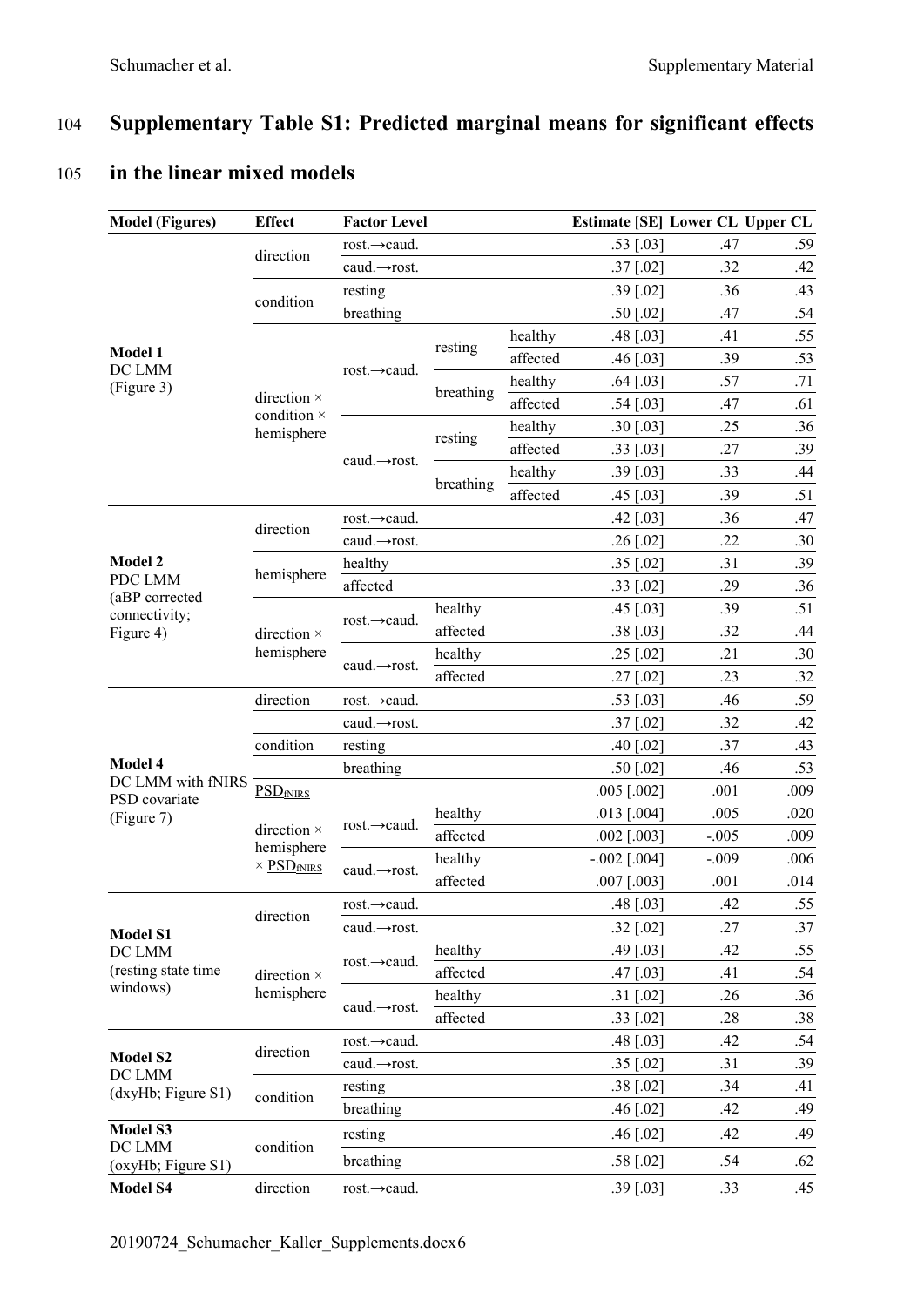| <b>Model (Figures)</b>                                                              | <b>Effect</b>                    | <b>Factor Level</b>       |            | <b>Estimate [SE] Lower CL Upper CL</b> |     |     |
|-------------------------------------------------------------------------------------|----------------------------------|---------------------------|------------|----------------------------------------|-----|-----|
| <b>PDC LMM</b><br>(dxyHb; Figure S2)                                                |                                  | caud. $\rightarrow$ rost. |            | $.27$ [.02]                            | .23 | .31 |
|                                                                                     | direction                        | rost. $\rightarrow$ caud. |            | $.37$ [.03]                            | .31 | .42 |
|                                                                                     |                                  | caud. $\rightarrow$ rost. |            | $.28$ [.02]                            | .23 | .33 |
| <b>Model S5</b><br>PDC LMM                                                          | direction ×<br>hemisphere        | rost. $\rightarrow$ caud. | healthy    | $.39$ [.03]                            | .33 | .45 |
| (oxyHb; Figure S2)                                                                  |                                  |                           | affected   | $.35$ [.03]                            | .29 | .41 |
|                                                                                     |                                  | caud. $\rightarrow$ rost. | healthy    | $.27$ [.02]                            | .22 | .32 |
|                                                                                     |                                  |                           | affected   | $.29$ [.02]                            | .24 | .34 |
|                                                                                     | direction                        | rost. $\rightarrow$ caud. |            | $.50$ [.03]                            | .45 | .56 |
|                                                                                     |                                  | caud. $\rightarrow$ rost. |            | $.30$ [.02]                            | .26 | .34 |
|                                                                                     | condition                        | resting                   |            | $.37$ [.02]                            | .33 | .40 |
| <b>Model S6</b>                                                                     |                                  | breathing                 |            | $.44$ [.02]                            | .40 | .47 |
| DC vs. PDC LMM<br>(healthy hemisphere;<br>Figure 4 vs Figure 5)                     | VAR model                        | DC                        |            | $.45$ [.02]                            | .42 | .49 |
|                                                                                     | type                             | <b>PDC</b>                |            | $.35$ [.02]                            | .32 | .39 |
|                                                                                     | condition ×<br>VAR model<br>type | resting                   | DC         | $.39$ [.02]                            | .35 | .43 |
|                                                                                     |                                  |                           | <b>PDC</b> | $.34$ [.02]                            | .30 | .38 |
|                                                                                     |                                  | breathing                 | DC         | $.51$ [.02]                            | .47 | .55 |
|                                                                                     |                                  |                           | <b>PDC</b> | $.36$ [.02]                            | .32 | .40 |
| <b>Model S7</b><br>DC vs. PDC LMM<br>(affected hemisphere;<br>Figure 4 vs Figure 5) | direction                        | rost. $\rightarrow$ caud. |            | $.44$ [.03]                            | .38 | .50 |
|                                                                                     |                                  | caud.→rost.               |            | $.33$ [.02]                            | .28 | .38 |
|                                                                                     | condition                        | resting                   |            | $.36$ [.02]                            | .33 | .39 |
|                                                                                     |                                  | breathing                 |            | $.41$ [.02]                            | .38 | .44 |
|                                                                                     | VAR model<br>type                | DC                        |            | .45 [.02]                              | .41 | .48 |
|                                                                                     |                                  | <b>PDC</b>                |            | $.33$ [.02]                            | .30 | .36 |
|                                                                                     | condition ×<br>VAR model<br>type | resting                   | DC         | $.40$ [.02]                            | .36 | .43 |
|                                                                                     |                                  |                           | <b>PDC</b> | $.33$ [.02]                            | .29 | .36 |
|                                                                                     |                                  | breathing                 | DC         | .49 [.02]                              | .46 | .53 |
|                                                                                     |                                  |                           | <b>PDC</b> | $.33$ [.02]                            | .29 | .36 |

106 NB: Estimates and confidence limits were obtained using the lsmeans package (Lenth 2016) with Satterthwaite 107 approximation of degrees of freedom. For effects involving the continuous predictor PSD<sub>fNIRS</sub> (underlined) the 108 estimates represent its slopes, while for effects only involving discrete predictors the estimates refer to the

109 predicted marginal means on the given factor level. Abbreviations: caud., caudal; CL, confidence limits; DC,

110 directed coherence; LMM, linear mixed model; PDC, partial directed coherence; PSD<sub>fNIRS</sub>, power spectral

111 density of the fNIRS signal; rost., rostral; SE, standard error; VAR, vector autoregressive.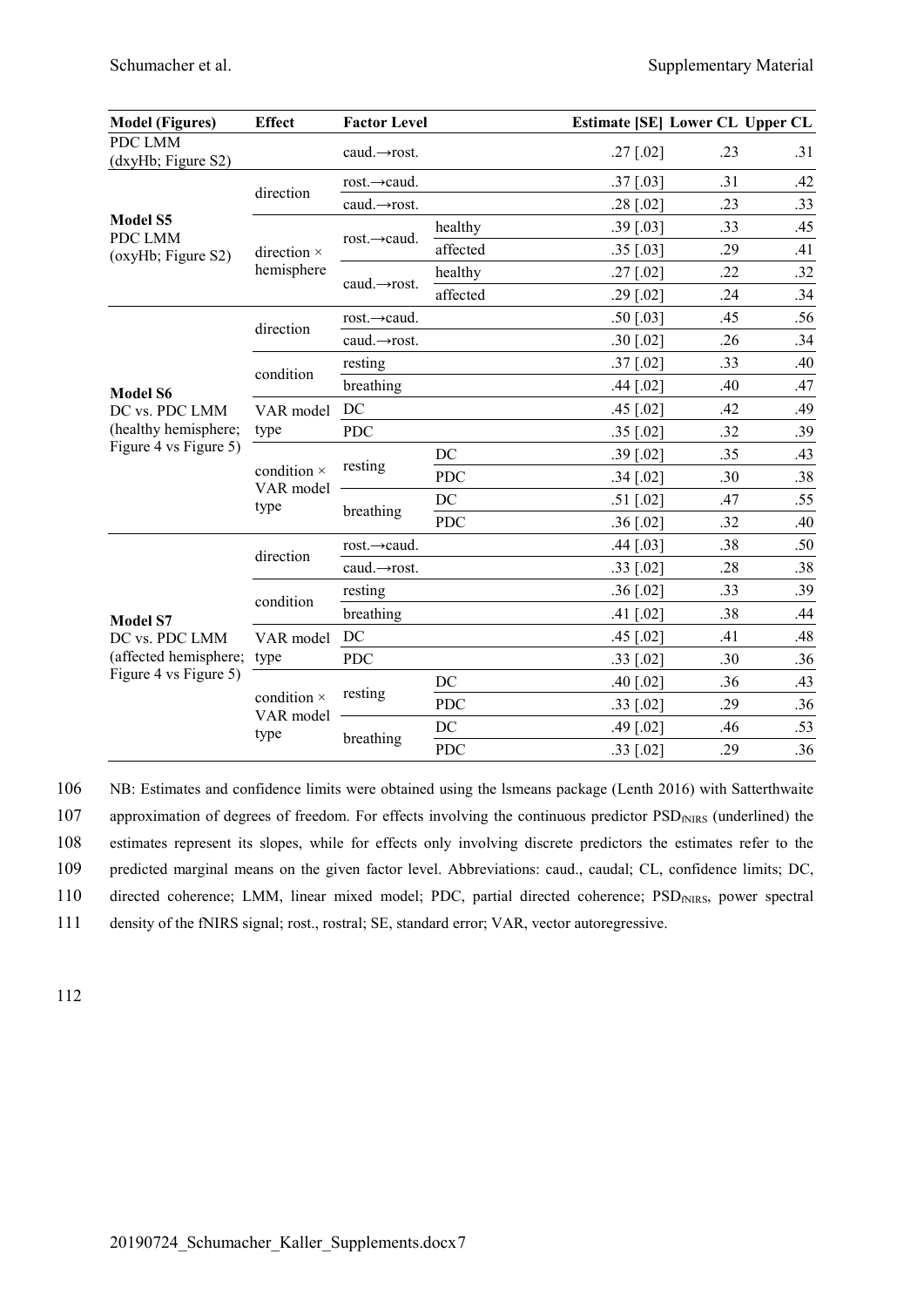# 113 **Supplementary Table S2: Random effects for linear mixed models**

| <b>Model</b>                      | Factor<br><b>Type</b> |                     | Variance |
|-----------------------------------|-----------------------|---------------------|----------|
|                                   | participant           | intercept           | .0024    |
| Model 1                           |                       | intercept           | .0074    |
| DC LMM                            | connection            | slope for direction | .0200    |
|                                   | residual              |                     | .0617    |
| <b>Model 2</b>                    | participant           | intercept           | .0027    |
| PDC LMM                           | connection            | intercept           | .0057    |
| (aBP corrected                    |                       | slope for direction | .0126    |
| connectivity)                     | residual              |                     | .0465    |
|                                   | participant           | intercept           | .0013    |
| Model 4<br>DC LMM with            | connection            | intercept           | .0074    |
| fNIRS PSD covariate               |                       | slope for direction | .0200    |
|                                   | residual              |                     | .0612    |
| <b>Model S1</b>                   | participant           | intercept           | .0022    |
| DC LMM                            | connection            | intercept           | .0089    |
| (resting state time               |                       | slope for direction | .0231    |
| windows)                          | residual              |                     | .0557    |
|                                   | participant           | intercept           | .0021    |
| <b>Model S2</b><br>DC LMM         | connection            | intercept           | .0071    |
| (dxyHb)                           |                       | slope for direction | .0165    |
|                                   | residual              |                     | .0677    |
|                                   | participant           | intercept           | .0018    |
| <b>Model S3</b><br>DC LMM         | connection            | intercept           | .0014    |
| (0xyHb)                           |                       | slope for direction | .0051    |
|                                   | residual              |                     | .0632    |
|                                   | participant           | intercept           |          |
| <b>Model S4</b><br>PDC LMM        | connection            | intercept           | .0056    |
| (dxyHb)                           |                       | slope for direction | .0132    |
|                                   | residual              |                     | .0515    |
|                                   | participant           | intercept           | .0052    |
| <b>Model S5</b><br>PDC LMM        | connection            | intercept           | .0027    |
| (oxyHb)                           |                       | slope for direction | .0053    |
|                                   | residual              |                     | .0419    |
| <b>Model S6</b>                   | participant           | intercept           | .0016    |
| DC vs. PDC LMM                    | connection            | intercept           | .0055    |
| (healthy hemisphere)              |                       | slope for direction | .0118    |
|                                   | residual              |                     | .0567    |
|                                   | participant           | intercept           | .0016    |
| <b>Model S7</b><br>DC vs. PDC LMM | connection            | intercept           | .0079    |
| (affected hemisphere)             |                       | slope for direction | .0223    |
|                                   | residual              |                     | .0529    |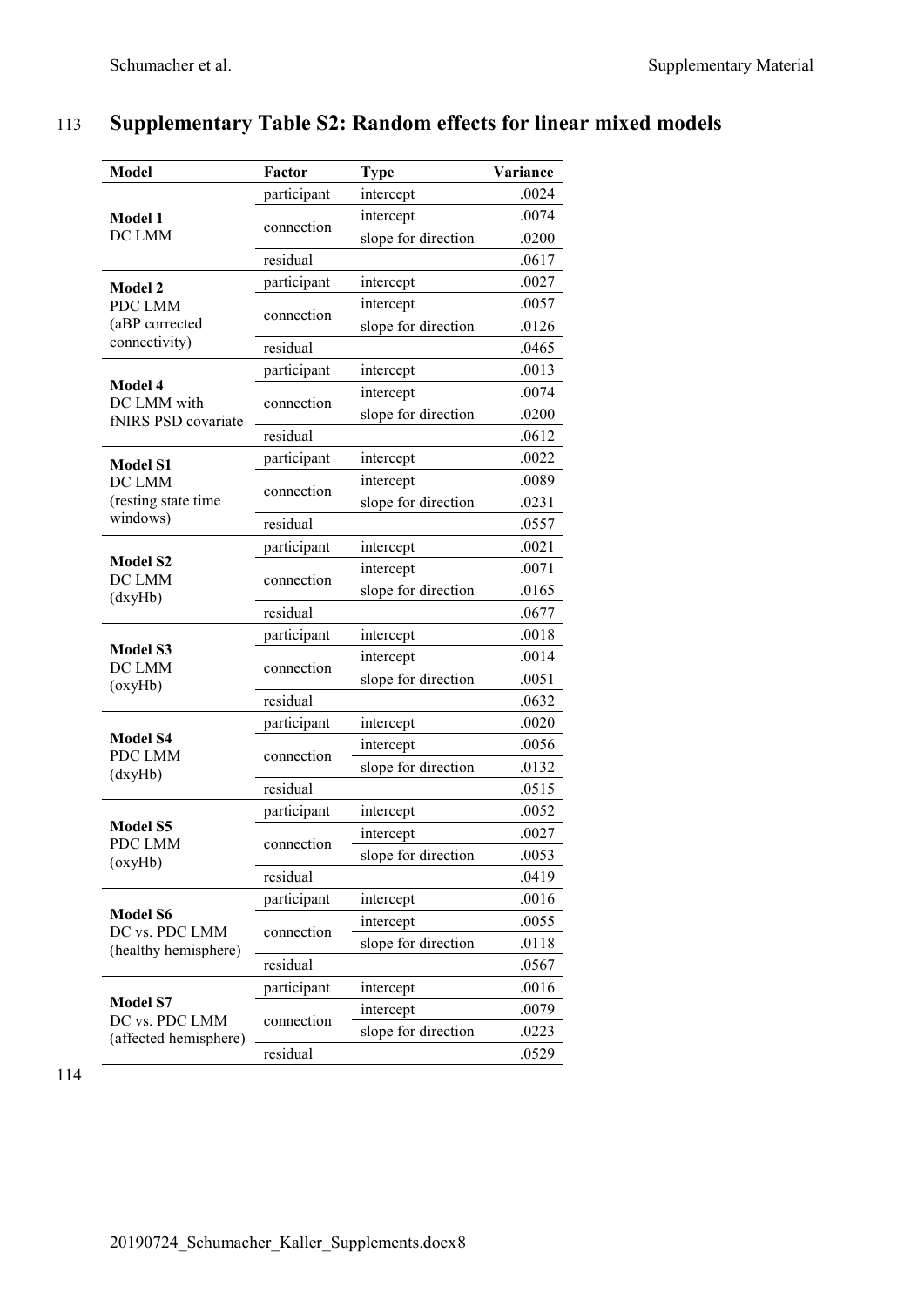| <b>Model (Figures)</b>                                       | <b>Effect</b>                                        |              | df Error df F value |       | p value             |
|--------------------------------------------------------------|------------------------------------------------------|--------------|---------------------|-------|---------------------|
|                                                              | direction                                            | $\mathbf{1}$ | 12                  | 12.90 | .0037               |
| <b>Model S1</b><br>DC LMM<br>(resting state time<br>windows) | time window                                          | 3            | 2460                | 1.09  | .3513               |
|                                                              | hemisphere                                           | 1            | 2460                | .44   | .5053               |
|                                                              | direction $\times$ time window                       | 3            | 2460                | .48   | .6961               |
|                                                              | direction × hemisphere                               | 1            | 2460                | 4.89  | .0272               |
|                                                              | time window × hemisphere                             | 3            | 2460                | .01   | .9995               |
|                                                              | direction $\times$ time window $\times$ hemisphere   | 3            | 2460                | .11   | .9559               |
|                                                              | direction                                            | $\mathbf{1}$ | 12                  | 11.07 | .0060               |
|                                                              | condition                                            | $\mathbf{1}$ | 1223                | 28.63 | $1 \times 10^{-7}$  |
| <b>Model S2</b>                                              | hemisphere                                           | 1            | 1223                | 1.17  | .2806               |
| DC LMM<br>(dxyHb;                                            | direction $\times$ condition                         | 1            | 1223                | .55   | .4602               |
| Figure S1)                                                   | direction $\times$ hemisphere                        | 1            | 1223                | 1.73  | .1881               |
|                                                              | condition × hemisphere                               | 1            | 1223                | .13   | .7228               |
|                                                              | direction $\times$ condition $\times$ hemisphere     | $\mathbf{1}$ | 1223                | 2.04  | .1531               |
|                                                              | direction                                            | $\mathbf{1}$ | 12                  | .78   | .3943               |
|                                                              | condition                                            | 1            | 1212                | 76.02 | $< 10^{-15}$        |
| <b>Model S3</b>                                              | hemisphere                                           | $\mathbf{1}$ | 1212                | .09   | .7590               |
| DC LMM<br>(oxyHb;                                            | direction $\times$ condition                         | 1            | 1212                | .99   | .3205               |
| Figure S1)                                                   | direction × hemisphere                               | 1            | 1212                | 3.77  | .0525               |
|                                                              | condition × hemisphere                               | $\mathbf{1}$ | 1212                | .02   | .9037               |
|                                                              | direction $\times$ condition $\times$ hemisphere     | 1            | 1212                | 2.87  | .0903               |
|                                                              | direction                                            | $\mathbf{1}$ | 12                  | 11.55 | .0053               |
| <b>Model S4</b>                                              | condition                                            | 1            | 1223                | 1.46  | .2274               |
| PDC LMM                                                      | hemisphere                                           | 1            | 1223                | .81   | .3677               |
| (aBP corrected<br>connectivity;                              | direction $\times$ condition                         | $\mathbf{1}$ | 1223                | .94   | .3312               |
| dxyHb;                                                       | direction × hemisphere                               | 1            | 1223                | 1.97  | .1607               |
| Figure S2)                                                   | condition × hemisphere                               | 1            | 1223                | 1.39  | .2387               |
|                                                              | direction $\times$ condition $\times$ hemisphere     | $\mathbf{1}$ | 1223                | .34   | .5620               |
|                                                              | direction                                            | 1            | 12                  | 13.74 | .0030               |
| <b>Model S5</b>                                              | condition                                            | $\mathbf{1}$ | 1212                | .72   | .3974               |
| PDC LMM                                                      | hemisphere                                           | 1            | 1212                | .24   | .6246               |
| (aBP corrected<br>connectivity;                              | direction $\times$ condition                         | 1            | 1212                | 1.81  | .1789               |
| oxyHb;                                                       | direction $\times$ hemisphere                        | 1            | 1212                | 8.42  | .0038               |
| Figure S2)                                                   | condition × hemisphere                               | 1            | 1212                | .21   | .6438               |
|                                                              | direction $\times$ condition $\times$ hemisphere     | 1            | 1212                | .39   | .5318               |
|                                                              | direction                                            | $\mathbf{1}$ | 12                  | 36.83 | .0001               |
|                                                              | condition                                            | 1            | 1212                | 28.02 | $1 \times 10^{-7}$  |
| <b>Model S6</b><br>DC vs. PDC LMM                            | VAR model type (DC vs. PDC)                          | 1            | 1212                | 56.19 | $1 \times 10^{-13}$ |
| (healthy hemisphere;                                         | direction $\times$ condition                         | 1            | 1212                | 1.60  | .2064               |
| Figure 4 vs Figure 5)                                        | direction × VAR model type                           | 1            | 1212                | .24   | .6215               |
|                                                              | condition $\times$ VAR model type                    | 1            | 1212                | 13.60 | .0002               |
|                                                              | direction $\times$ condition $\times$ VAR model type | 1            | 1212                | 3.13  | .0770               |
| <b>Model S7</b>                                              | direction                                            | 1            | 12                  | 6.13  | .0291               |
| DC vs. PDC LMM                                               | condition                                            | $\mathbf{1}$ | 1223                | 14.32 | .0002               |
| (affected hemisphere;                                        | VAR model type (DC vs. PDC)                          | 1            | 1223                | 83.64 | $< 10^{-15}$        |
| Figure 4 vs Figure 5)                                        | direction × condition                                | 1            | 1223                | 1.75  | .1856               |

# 115 **Supplementary Table S3: Type III statistics for supplementary models**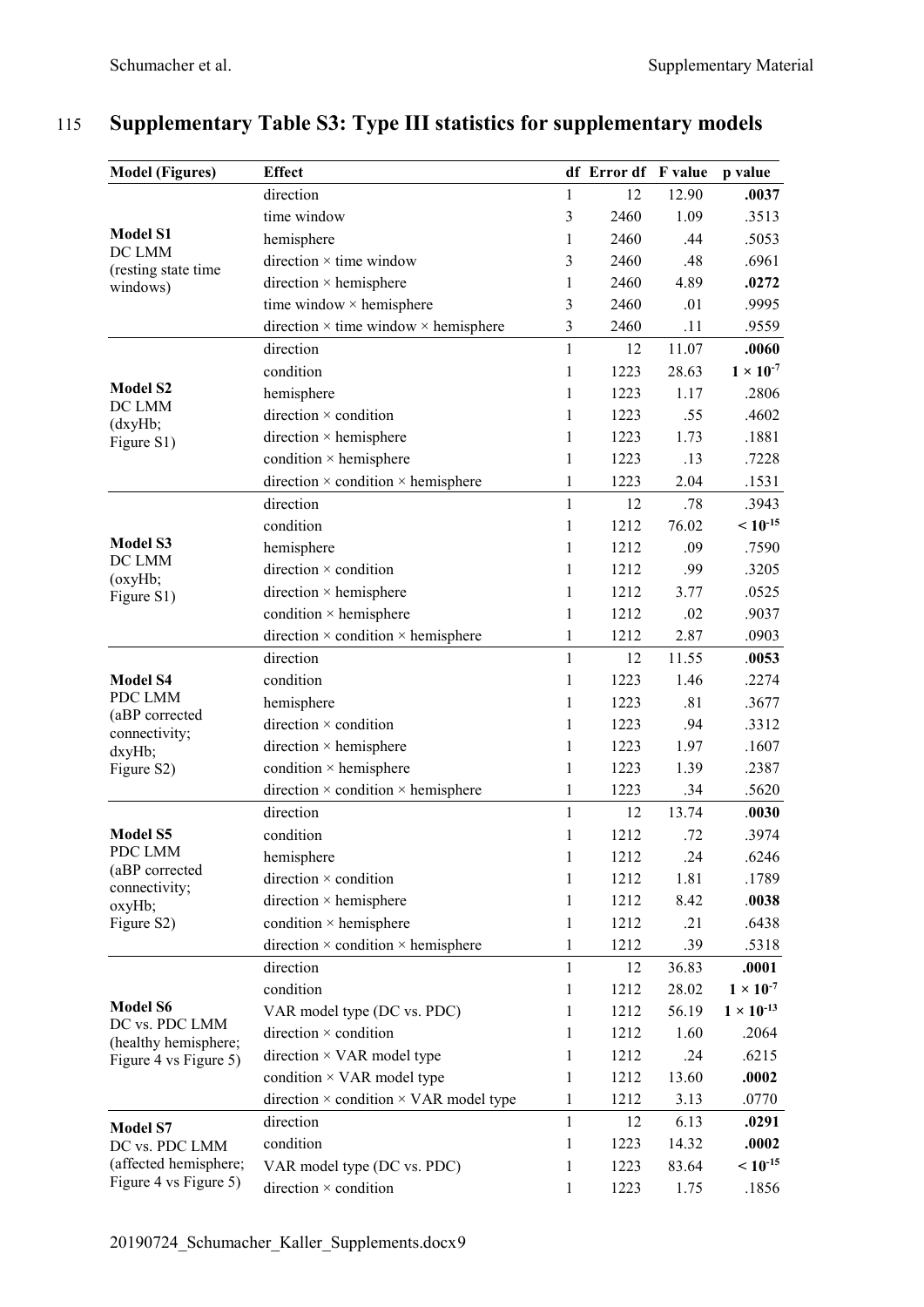| <b>Model</b> (Figures) | Effect                                               | df Error df F value p value |       |       |
|------------------------|------------------------------------------------------|-----------------------------|-------|-------|
|                        | $direction \times VAR$ model type                    | 1223                        | .09   | .7588 |
|                        | condition $\times$ VAR model type                    | 1223                        | 14.36 | .0002 |
|                        | direction $\times$ condition $\times$ VAR model type | 1223                        | .01   | .9141 |

116 NB: Tests of linear mixed models (LMM) were performed using the lmerTest package (Kuznetsova et al. 2016),

117 with Satterthwaite approximation of degrees of freedom. Abbreviations: DC, directed coherence; df, degrees of

118 freedom; LMM, linear mixed model; PDC, partial directed coherence; VAR, vector autoregressive.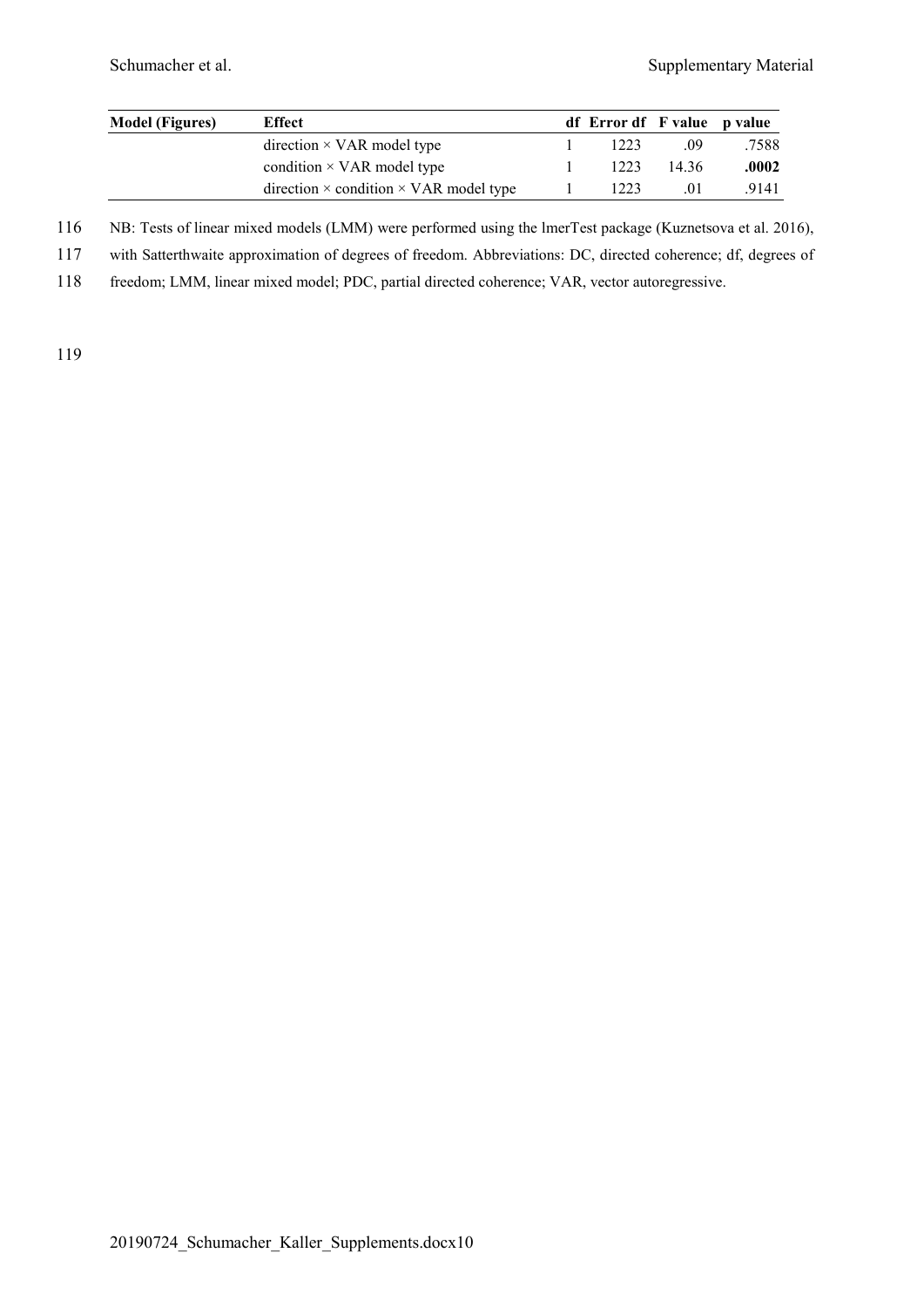# **References**

- Cui X, Bray S, Reiss AL (2010) Functional near infrared spectroscopy (NIRS) signal improvement
- based on negative correlation between oxygenated and deoxygenated hemoglobin dynamics.

Neuroimage 49:3039–46. doi: 10.1016/j.neuroimage.2009.11.050

- Kirilina E, Jelzow A, Heine A, et al (2012) The physiological origin of task-evoked systemic artefacts in functional near infrared spectroscopy. Neuroimage 61:70–81. doi: 10.1016/j.neuroimage.2012.02.074
- Kuznetsova A, Bruun Brockhoff P, Haubo Bojesen Christensen R (2016) lmerTest: Tests in Linear Mixed Effects Models
- Lenth R V (2016) Least-Squares Means: The R Package lsmeans. J Stat Softw 69:1–33. doi: 10.18637/jss.v069.i01
- Obrig H, Neufang M, Wenzel R, et al (2000) Spontaneous low frequency oscillations of cerebral hemodynamics and metabolism in human adults. Neuroimage 12:623–39. doi: 10.1006/nimg.2000.0657
- Santosa H, Aarabi A, Perlman SB, Huppert TJ (2017) Characterization and correction of the false- discovery rates in resting state connectivity using functional near-infrared spectroscopy. J Biomed Opt 22:55002. doi: 10.1117/1.JBO.22.5.055002
- Satterthwaite TD, Wolf DH, Loughead J, et al (2012) Impact of in-scanner head motion on multiple measures of functional connectivity: relevance for studies of neurodevelopment in youth. Neuroimage 60:623–32. doi: 10.1016/j.neuroimage.2011.12.063
- Sutoko S, Chan YL, Obata A, et al (2019) Denoising of neuronal signal from mixed systemic low-
- frequency oscillation using peripheral measurement as noise regressor in near-infrared imaging. Neurophotonics 6:015001. doi: 10.1117/1.NPh.6.1.015001
- Zhang Q, Strangman GE, Ganis G (2009) Adaptive filtering to reduce global interference in non-invasive NIRS measures of brain activation: How well and when does it work? Neuroimage

## 20190724\_Schumacher\_Kaller\_Supplements.docx11